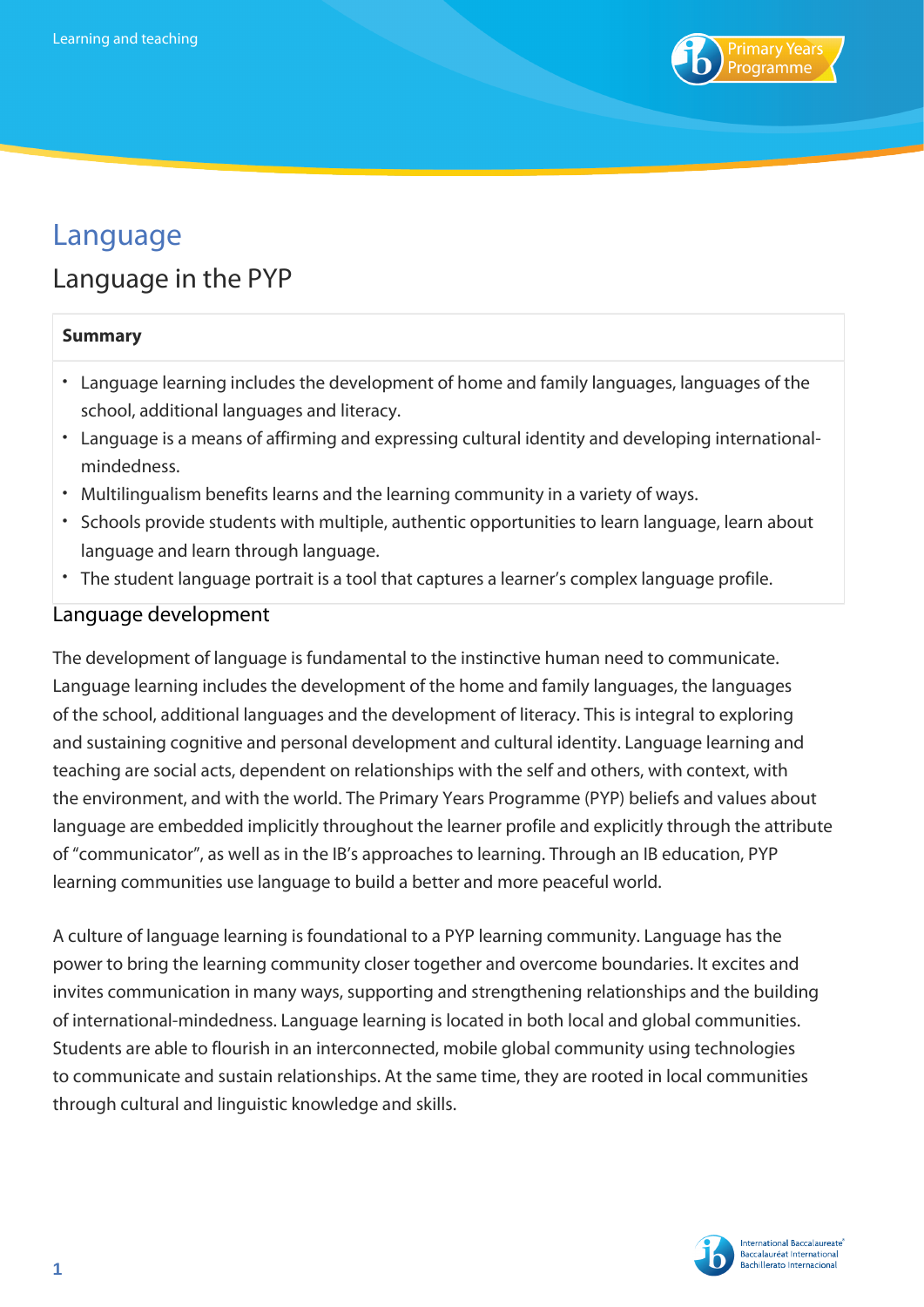

IB schools are committed to multilingualism as a means of affirming cultural identity and developing international-mindedness. The term "multilingualism" in the PYP refers to linguistic ability in more than one language, and recognizes that each of a student's languages may be developed to different levels, and within different contexts, depending on their social and academic experiences.

In addition, multilingualism has cognitive benefits relating to:

- attention and focus
- problem-solving thinking skills
- thinking about language.

(Kessler, Quinn 1980; Zelasko, Antunez 2000)

Multilingualism is the interplay among languages within a person, with their interactions with others and also with the learning community's attitudes towards languages. Becoming multilingual is a means through which we deepen our understandings of alternative perspectives and reach out to others. It takes into account the complex reality of our world's diverse sociocultural contexts.

Students who are multilingual have an improved capacity to think, talk and reflect on how languages work, which is why PYP students learn at least one additional language from the age of seven. Through learning additional languages, students become cognitively more flexible, creative and better at problem-solving. Students who see and hear their own languages within the learning environment, and who are encouraged to actively make links to their prior linguistic experiences, connect more quickly to the community and their own learning (Cummins 2000).

All members of the learning community are interested in, engaged with and inquire about languages, and see themselves as agents in the process.

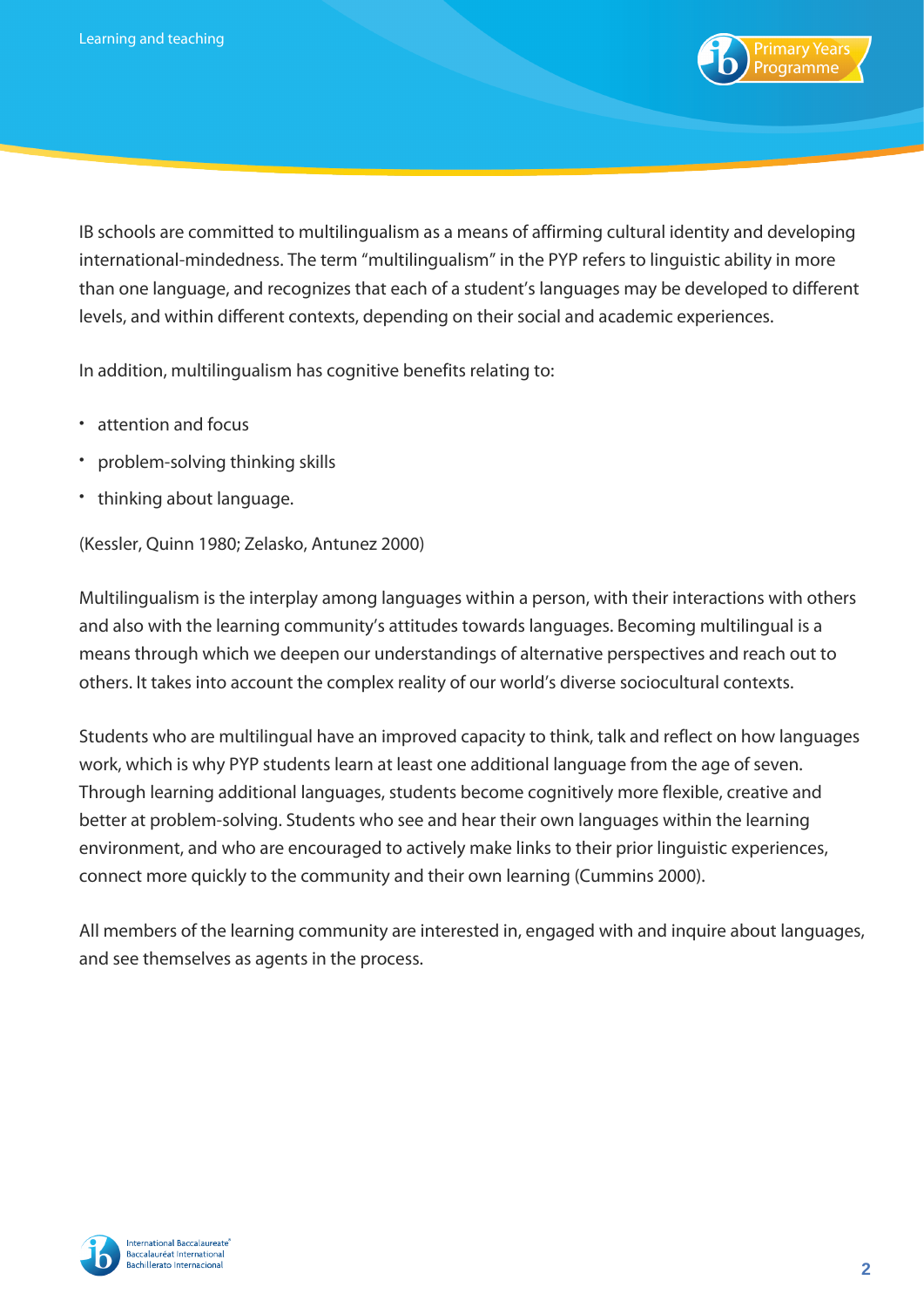

## The language learner

## Confident communicators

PYP students learn to communicate confidently and creatively in more than one language, and with awareness of the power of language to have an impact on others. This is reflected in their language choices concerning style, tone, words, expression and gesture.

Through language, students:

- express identity
- develop international mindedness
- become literate
- become effective inquirers
- communicate.

## Expressing identity

The PYP school welcomes all students and seeks to understand, affirm and promote their language and cultural backgrounds through the learning community and curriculum. All students have a unique language profile shaped by relationships and interactions within their own family, culture and the wider world. The continued development of home and family languages is crucial for cognitive growth and in nourishing cultural identity.

### **Student language profiles**

The complex and diverse language profiles among students may mean that they are learning in a language additional to that of their home and family, or of their prior educational experience. School may be the first time that students encounter an additional language or they may already be proficient in several languages. Some students are familiar with the language of their school while, for others, the values, beliefs and behaviours around language and literacy are new.

#### The student language portrait

Language backgrounds, experiences and goals are some of the factors inherent in a student's language profile. These factors may be captured through the tool of a student language portrait.

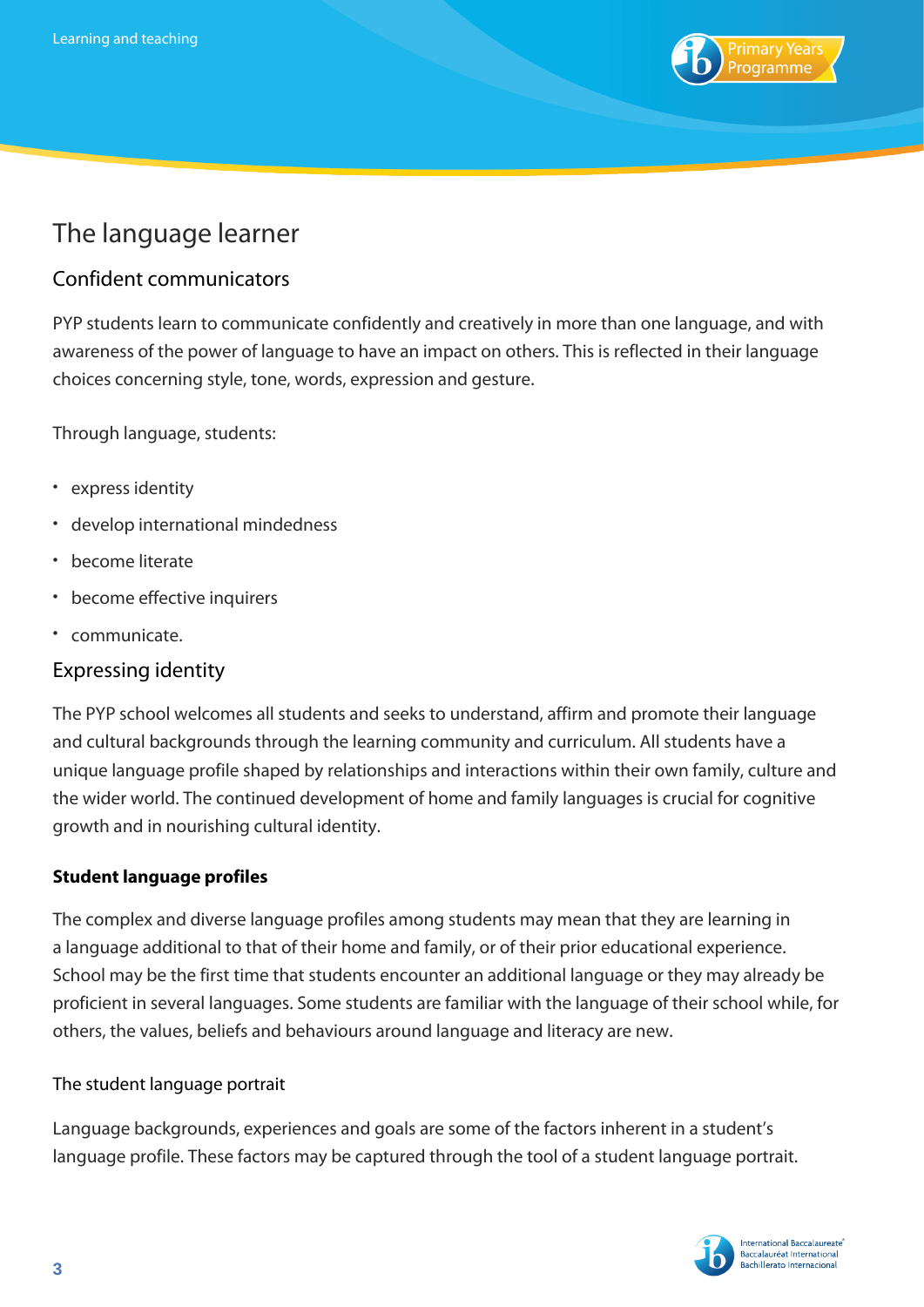

The portrait may also include students' perspectives and preferences, interviews with families and examples of language competencies in home and family languages. This information informs planning, enabling teachers to tap into the knowledge and strengths of students and facilitate further language development.

## Developing international-mindedness

Multilingualism is significant in building international-mindedness as it gives students insight into the thinking and perspectives of the self and others. Language enables students to gather and compare points of view, and to show empathy, compassion and respect.

Students' skills, knowledge and understandings of language play a fundamental role in the development of the attributes of the learner profile, for example, as communicators. Shared understandings of language are constructed and contribute to an ongoing exploration into what it means to be internationally minded.

## Becoming literate

Literacy invites the student into new ways of making meaning and exploring the world through language. Language students make meaning from written, viewed or oral text and apply their developing understandings of symbolic cues. Multiliteracies involve students in different ways of accessing and making meaning, including digital technologies and their vast potential for expression and audience. Through literacy, students uncover perspectives in texts and learn about the power of communication. Literature is a source of pleasure as well as thoughtful provocation as students use it to explore other ways of knowing and seeing the world.

### Becoming effective inquirers

Language is intrinsic to learning. It underpins the capacity to think critically and creatively, to inquire and collaborate. It is the primary means through which knowledge is accessed and processed, and through which conceptual understandings are developed; it is the means to reflect on ideas, knowledge and experiences.

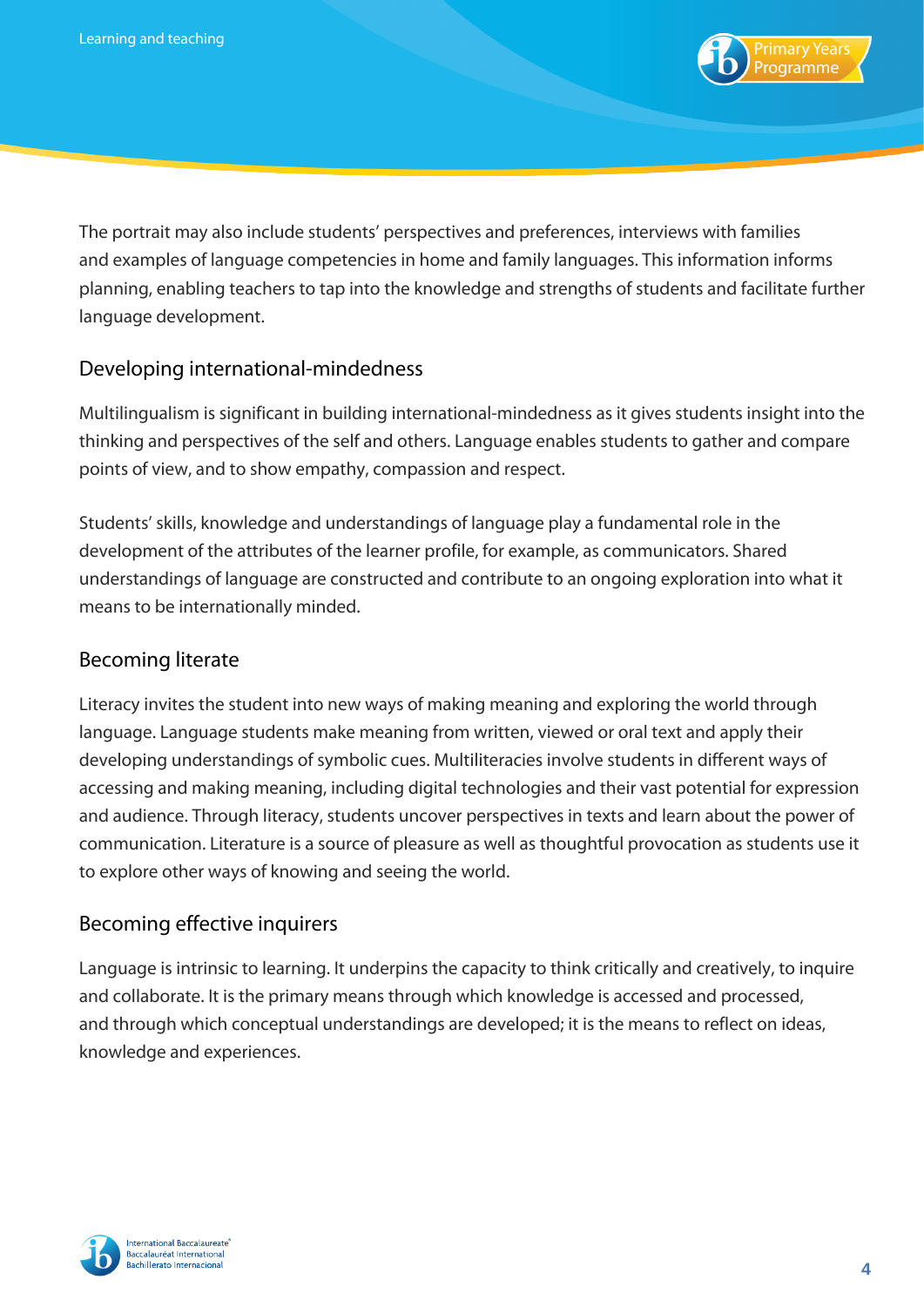

## Communicating

The language of school is different in many respects from the languages children learn and use at home. Students and teachers use language for specific purposes and within particular learning contexts, and these influence the language choices made. Language supports relationshipbuilding and the negotiation of meaning. Through language, students communicate their ideas and understandings to the local and wider learning community using multiple modes of expression. Students use language to:

- question and probe
- set limits and break boundaries
- compare, explain and influence.

## The language learning community

School culture is a manifestation of the relationships, beliefs and values of a learning community. It shapes the ways members act and interact, and expresses the principles and values that underpin thinking and communicating. Every PYP learning community has a unique linguistic and cultural profile that forms the basis for its language policy and curriculum. For this reason, each school develops a school language policy that makes the most of its linguistic and cultural resources to meet its individual needs.

### TSM: [Reviewing a language policy](https://resources.ibo.org/pyp/tsm-overview/Teacher-support-materials/works/pyp_11162-51666)

Using home and family languages in school supports students who are new to the language of instruction. It engages them quickly in learning by helping them to access their prior knowledge. Parents have a vital role to play as they discuss learning at home with students, deepening understandings across and beyond the programme of inquiry. This also enables connections among languages to develop.

A learning community builds a positive culture of language learning by:

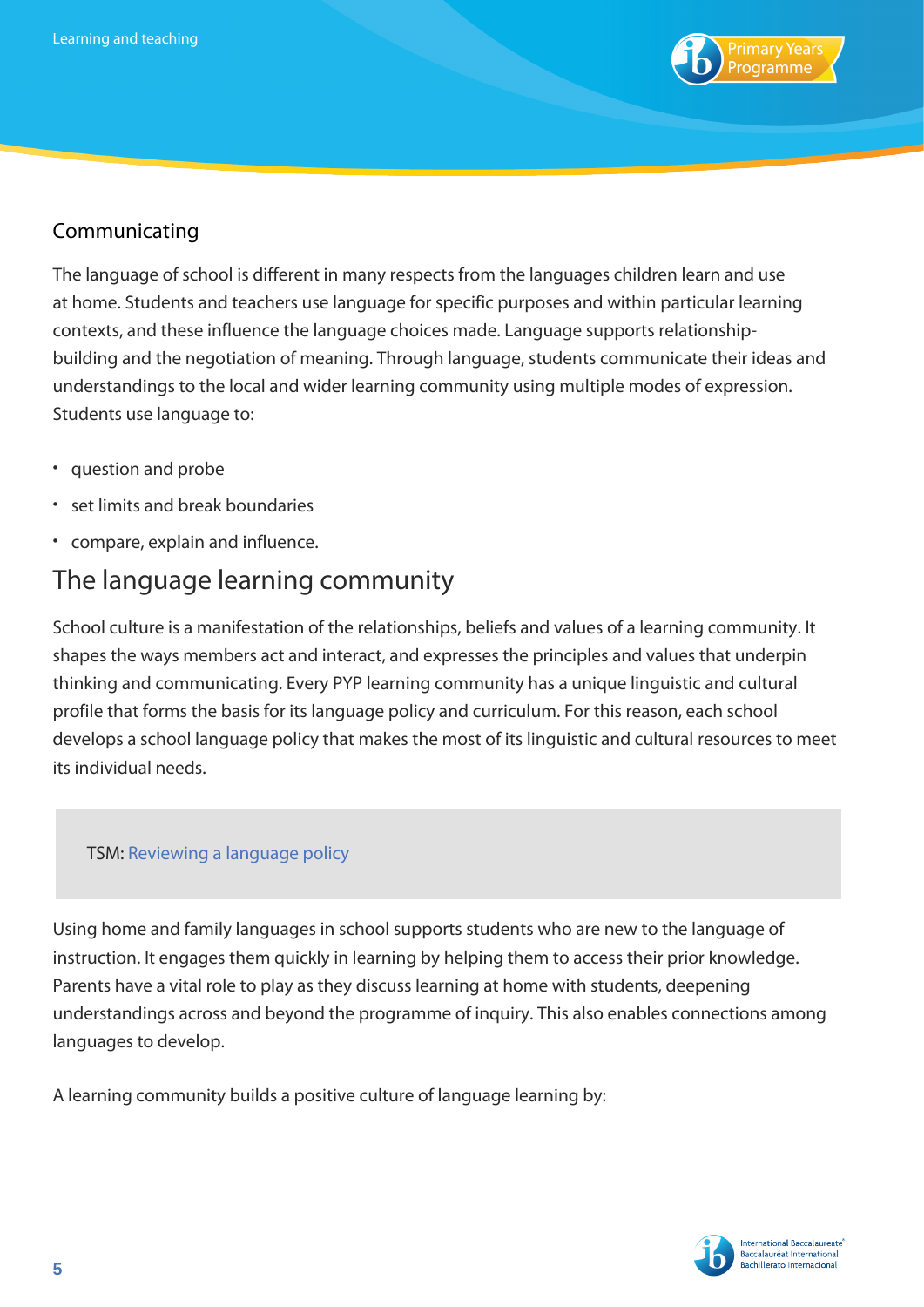

- embedding the values and beliefs that underpin multilingualism, such as being open-minded, caring communicators
- recognizing the importance of belonging and connectedness in personal and cultural identities
- recognizing the vital role families play in supporting, developing and sustaining children's language development
- creating environments where students use their home language with pride, and access host or global languages to engage with the world
- actively promoting the maintenance and development of home languages
- developing students' metalinguistic skills and understandings by facilitating and actively encouraging opportunities to make connections between languages
- ensuring that multiple languages are seen and heard throughout the school and in communication between home and school
- promoting language learning as a means to build and strengthen intercultural relationships
- reflecting on the community's effectiveness of building a positive culture of language learning through collaboration.

## Becoming a multilingual learning community

Learning communities view language as part of the learning landscape and encourage students to identify the connections between languages and attributes of the learner profile. Creating a multilingual learning environment is a collaborative process involving all members. Learning communities collaborate to establish shared understandings about language, and reach agreements together through the discussion and exploration of perspectives. Students are agents of this process, exploring and establishing classroom agreements about the role and value of languages in the classroom and sharing their linguistic knowledge and skills with the learning community.

#### TSM: [Student language agreements](https://resources.ibo.org/pyp/tsm-overview/Teacher-support-materials/works/pyp_11162-51682)

Children are naturally curious about other languages. Multilingual schools intentionally provide opportunities to explore language and stimulate curiosity and open-mindedness in a spirit of inquiry. These might include seeing, hearing and sharing languages:

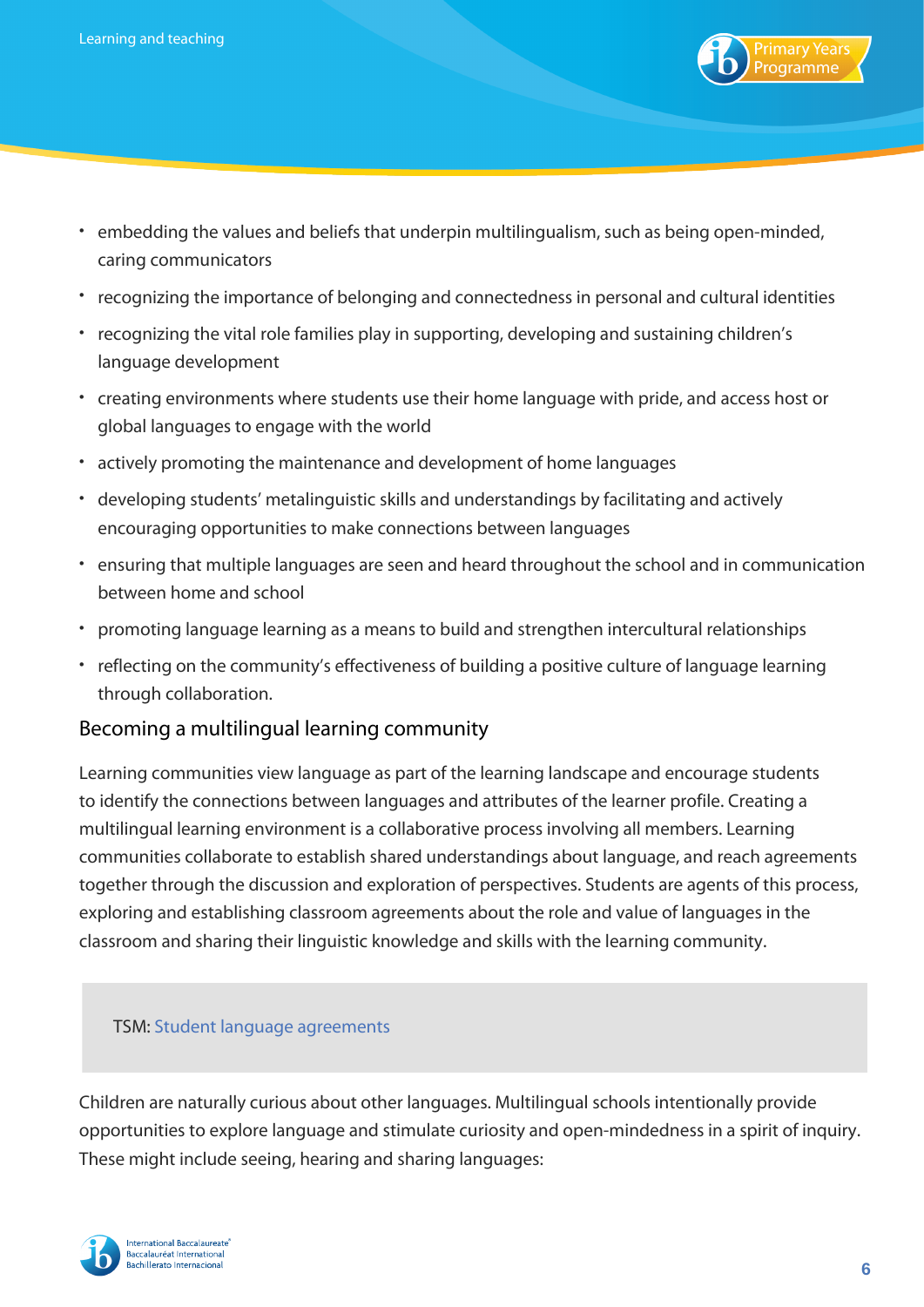

- spoken and sung
- displayed on different alphabet and number charts, posters, labels
- used in learning spaces, games, poetry and performances
- used in learning displays
- used within identity texts\*, and bilingual texts (oral, written, digital, poetic, musical, and so on)
- chosen for the exhibition
- through technology
- in explorations of the similarities and differences between languages
- through learning experiences within a unit of inquiry
- from other members of the learning community
- within the context of action.

#### \*(Cummins 2001)

In planning for the programme of inquiry, a learning community takes multilingual diversity into account and provides opportunities for its development within individuals, groups and the local and global learning community.

Beyond the languages of the learning community, opportunities to explore the multilingual nature of the world might include inquiries into family languages, historical or geographical languages within the local community, and the relationships among languages and cultures of the learning or local and global community.

TSM: [How multilingual is my school—A self-audit tool](https://resources.ibo.org/pyp/tsm-overview/Teacher-support-materials/works/pyp_11162-51668)

## Language learning and teaching

## Language learning—An overview

Language provides an intellectual structure for conceptual and critical thinking within and beyond the PYP transdisciplinary framework. All teachers are language teachers as all learning takes place through

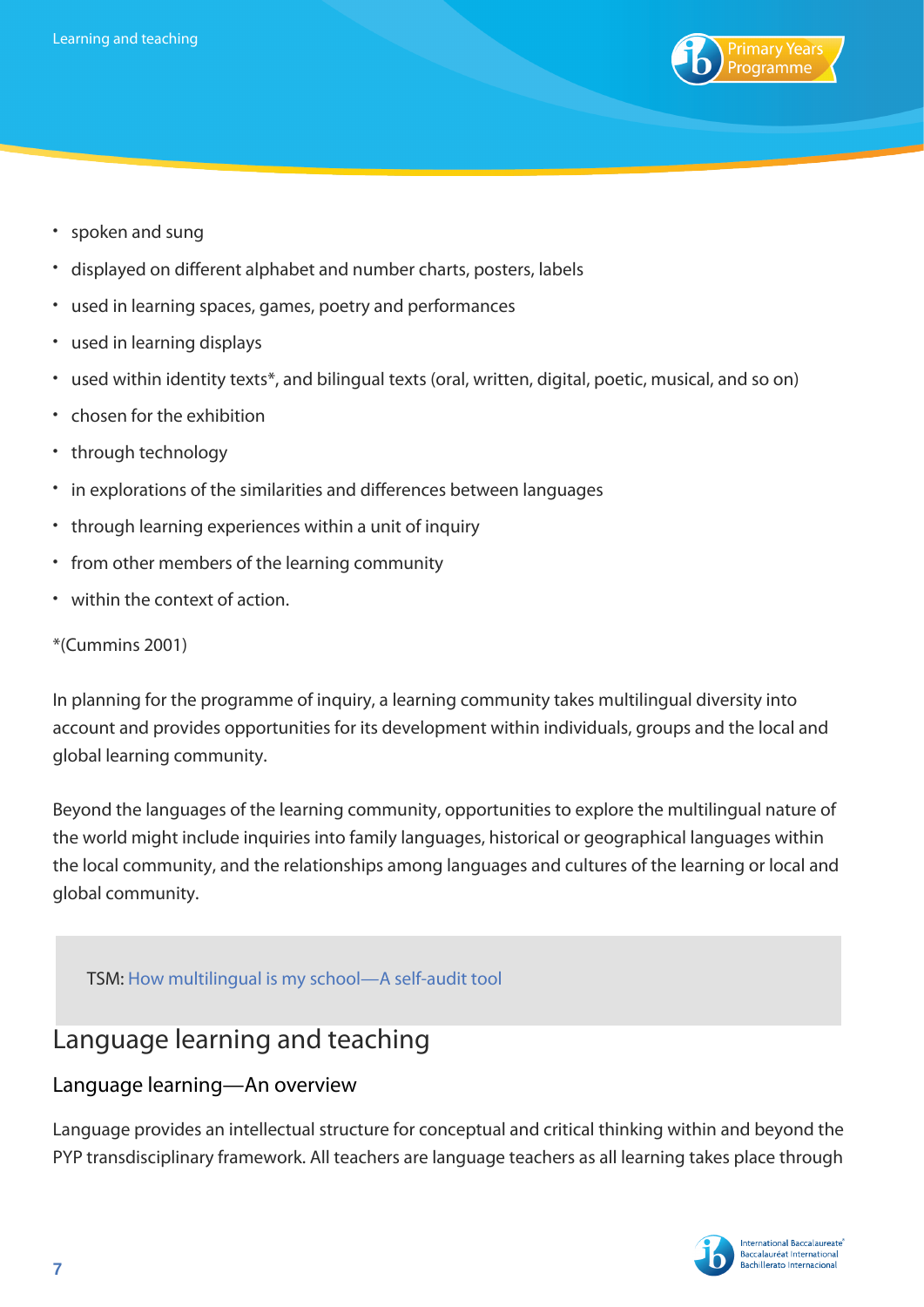

language. This is particularly evident in the early years where learning and teaching has a strong focus on language development.

All students bring a significant body of language knowledge to school with them; knowledge about language and the way it works, knowledge about learning language, and knowledge of the social role of language. This includes understandings of literacy developed in the home and family language in either formal or family contexts.

Language learning and teaching immerses students in the interplay between learning language, learning through language and learning about language. Although these aspects are inseparable, they are used here to support an understanding of how language is learned and used to make meaning.

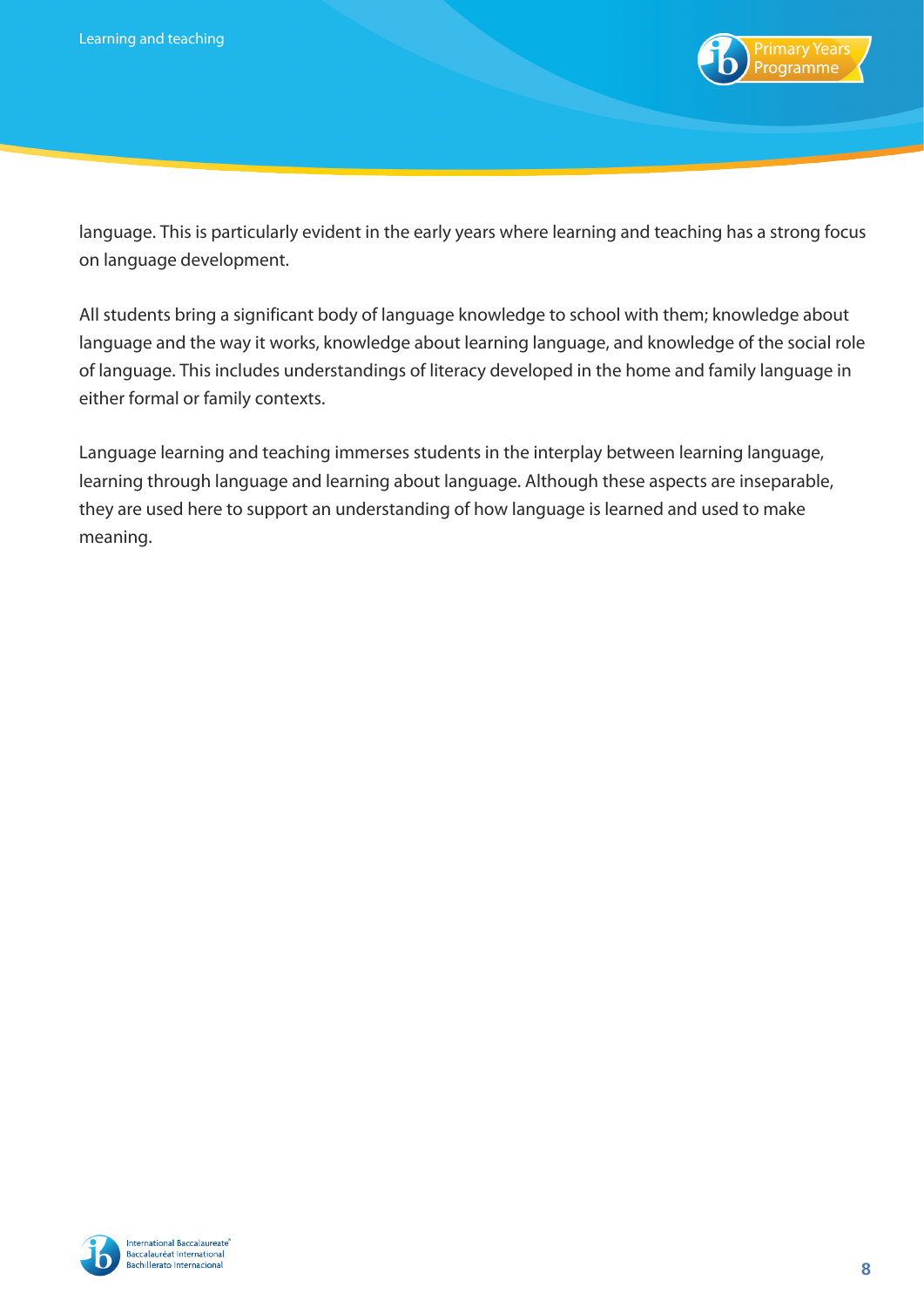



(Adapted from Halliday 1985)

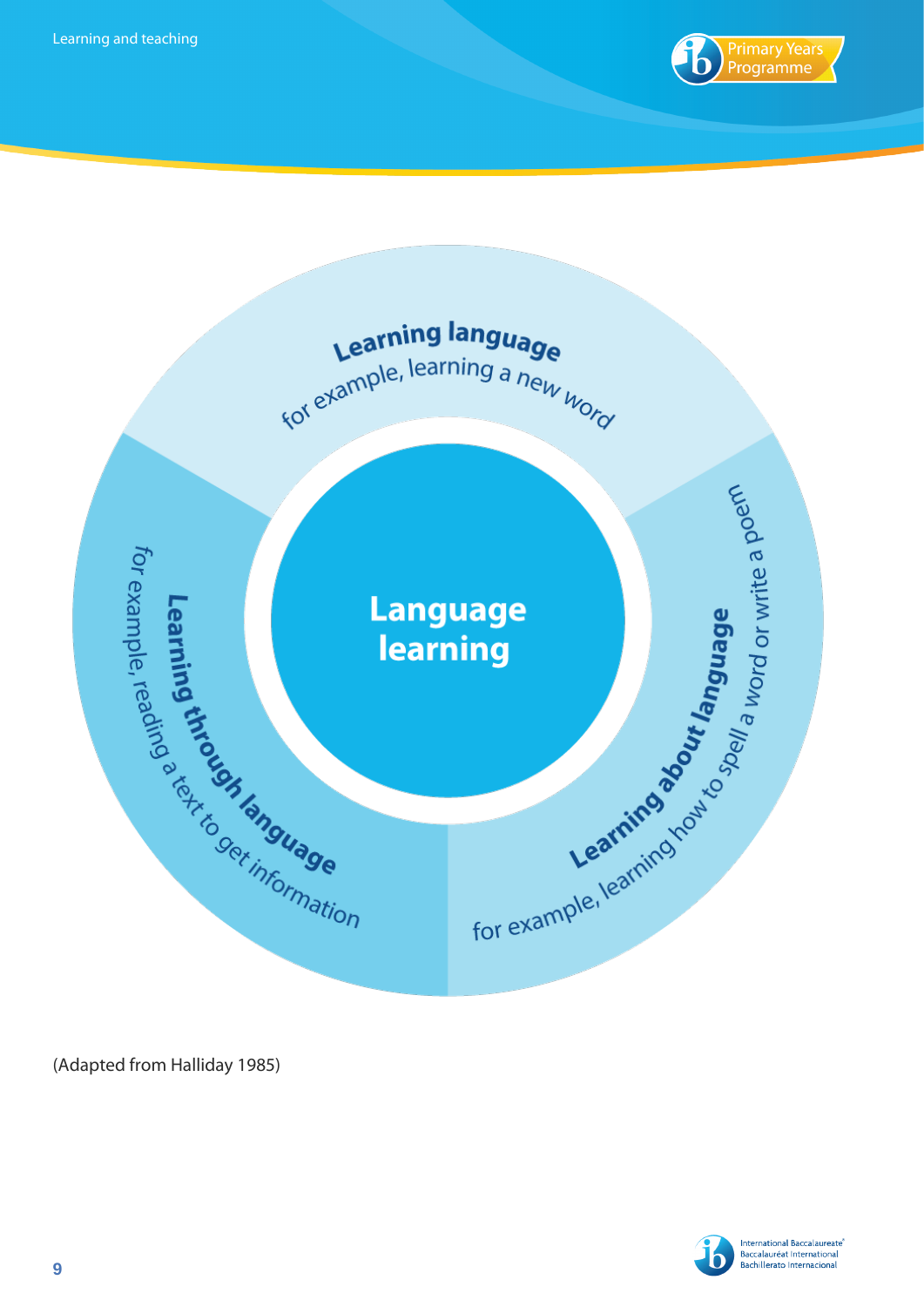

## Learning language

Learning takes place when new knowledge is integrated with existing knowledge and conceptual frameworks. Students' language development is best served when they have opportunities to strengthen and build these frameworks by engaging in language learning in multiple modes within authentic, meaningful contexts. In an inquiry-based classroom, teachers and students enjoy using language, appreciating its functionality and aesthetics. They have opportunities to engage with multiple languages through a variety of modes, such as literature, drama, story writing, technology and discussion. They reflect on their form and use across and within transdisciplinary and subjectspecific contexts.

Students seek to make meaning from what they see and hear, and in responding to others they test out their hypotheses of language. From the responses they receive, students formulate new understandings of language and how it works. Teachers and others in the learning community that students interact with, interpret and rephrase, question and provide models in this process. This extends the knowledge, skills and understandings that students develop; inherent in this process is the absorption of values about language and learning.

Language learning is a complex developmental process. PYP *Language scope and sequence* (2009) presents a set of diagnostic tools and guidance, underpinned by conceptual understandings. This assists teachers in planning language learning experiences for students and in monitoring their language development. Schools may decide to use or adapt the *Language scope and sequence* (IBO 2009) according to their needs. Teachers facilitate effective language learning when they:

- explicitly activate prior knowledge using home and family languages, and other languages where appropriate
- use their knowledge of students' prior language skills and understandings to personalize learning engagements
- identify language learning opportunities and co-construct learning goals within and across units of inquiry, and learning engagements (for example, in a unit of inquiry around habitats, teachers and students together identify the language used to classify features; in an inquiry about health and body systems, students would have the opportunity to explore terms needed to express cause and effect)

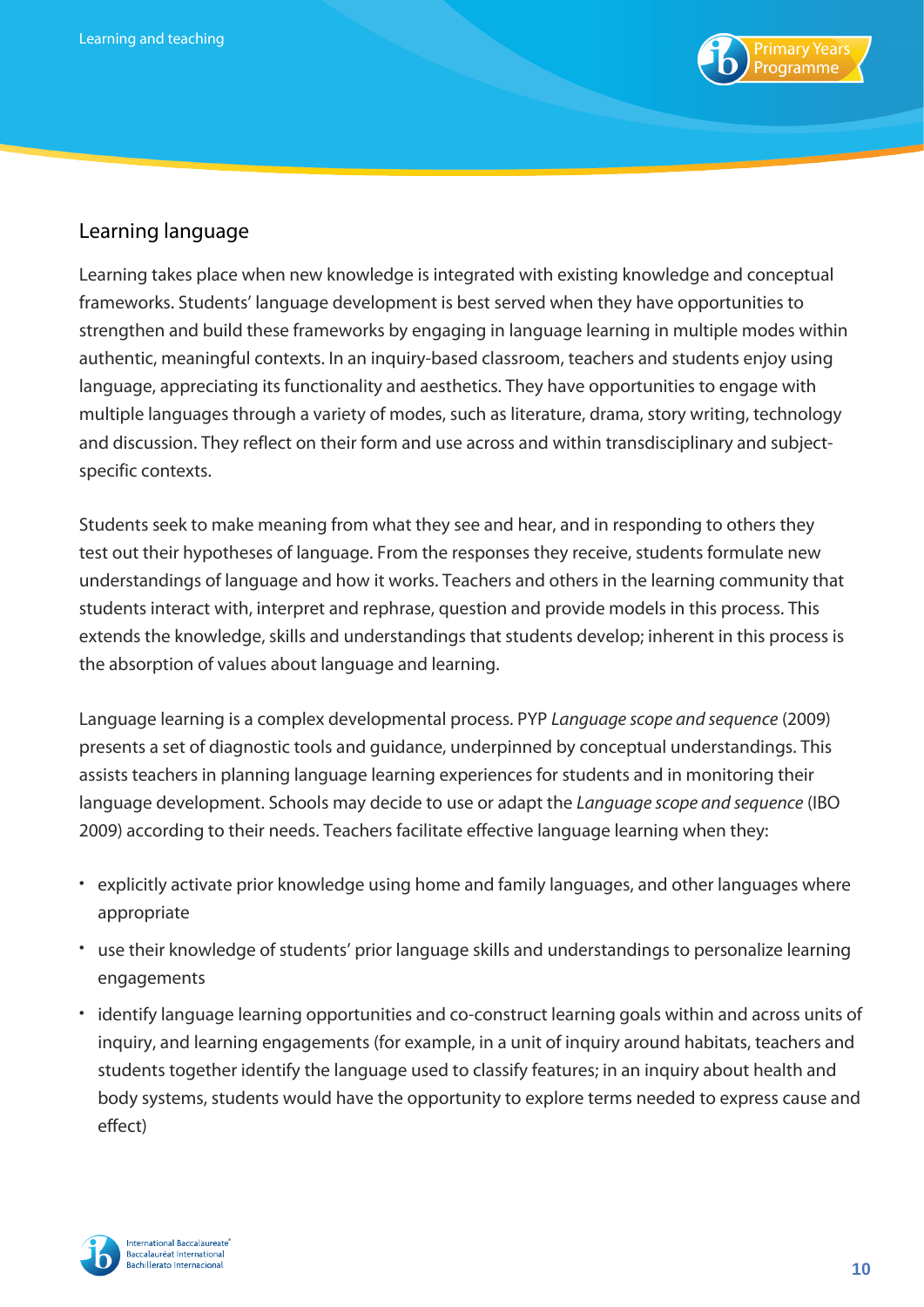

- record and share information to map development, plan for language learning and co-construct goals
- incorporate strategies needed to activate and build background knowledge when planning units of inquiry or lessons
- reflect on language obstacles to learning and how to remove them
- scaffold learning to extend language.

### **Scaffolding language learning**

Scaffolding supports the assimilation of new language. Scaffolds are temporary supports given as new language is acquired. Question prompts when reading, picture prompts for story sequencing, or use of the home and family language to carry out research, are all examples of scaffolding. Other examples include:

- visual and practical aids (including technology)
- teacher language and questioning
- graphic organizers
- demonstrations
- dramatizations
- small, structured collaborative groups
- breaking learning into steps
- modelling by thinking out loud
- pre-teaching vocabulary
- translanguaging strategies.

#### **Extending language**

Teachers extend students' language learning by scaffolding opportunities using collaborative practices with rich text. As students progress through school they interact with increasingly sophisticated texts. These reflect the growing complexity of academic language and concepts, such as subject-specific vocabulary and grammatical constructions. From the early years, students begin to use complex functions of language, such as classifying, justifying, hypothesizing, clarifying, explaining,

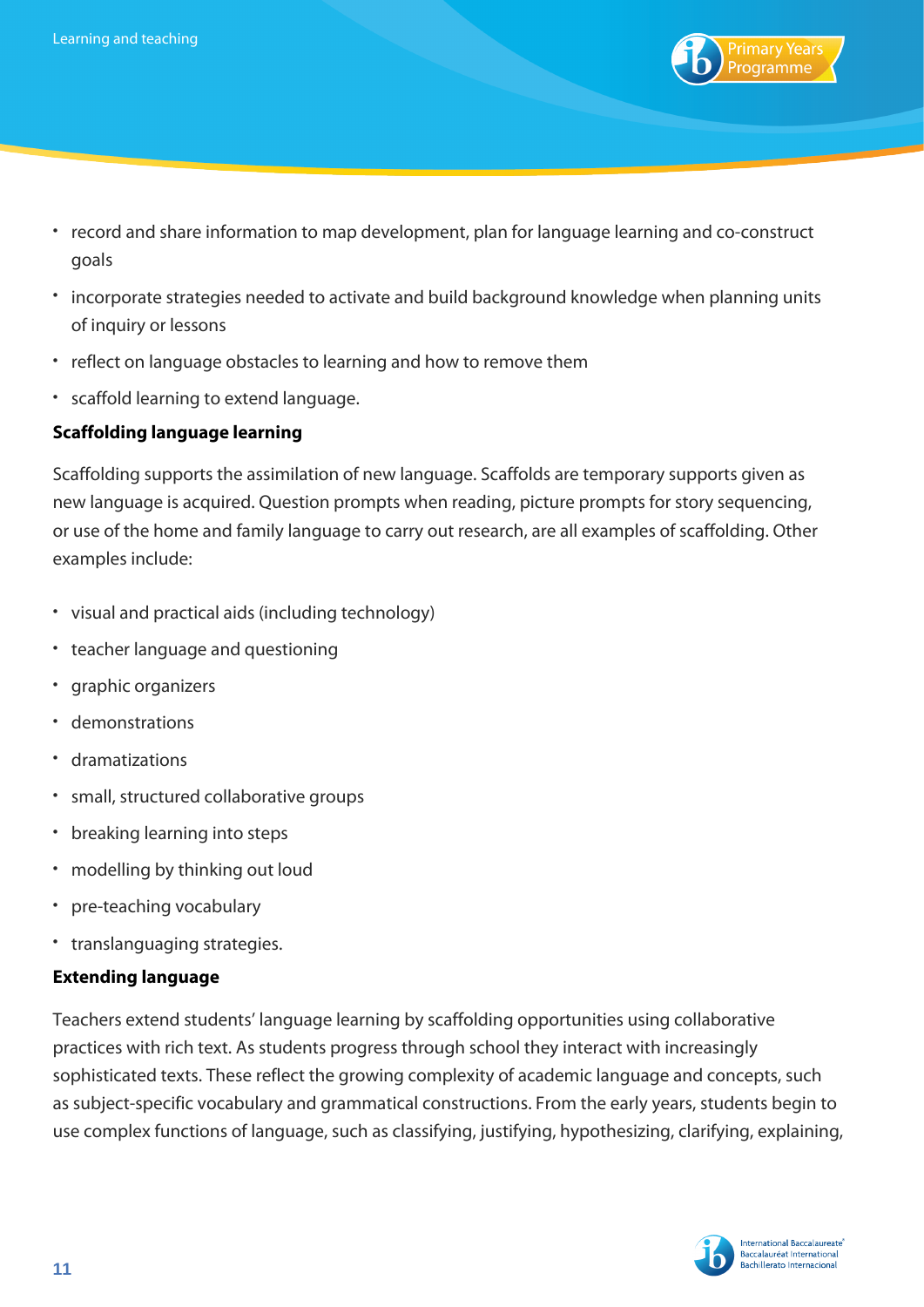

comparing, and so on, at a developmentally appropriate level. By being aware of the nature of language used in school, teachers can extend students' language repertoires.

The academic language of school is complex and context-specific; it therefore takes longer to acquire than language used in a social environment. Teachers explicitly model and scaffold the use of academic language in context and co-construct language learning goals in collaboration with students and other teachers, where possible. The student language portrait helps teachers learn more about the students' language experiences and enables them to understand how students' languages might best be integrated in school contexts.

#### **Learning additional languages**

The PYP requires the acquisition of an additional language from the age of 7 to support the development of international-mindedness. This additional language might be the language of the host country or another language that is part of the curriculum or community. Bilingual and dual language schools do not need to add another language to the curriculum, but may choose to do so.

#### New to the language of instruction

Students come to school with a wide range of language backgrounds, and for many students this may be the first time that they encounter the language of instruction used at school. Schools have language support and structures in place to ensure inclusivity for students for whom the language of instruction is not their home and family language or the language of their prior school experience.

Students learning additional languages are simultaneously processing more than one language and this extra work for the brain is tiring. Where the student is immersed in a language environment unfamiliar to them, there is an enormous amount of cultural information to be absorbed alongside the language, including unfamiliar patterns of social interaction. The learning community is concerned with the well-being of all students and is aware of the needs of additional language learners. Schools take the time and make the effort to support and develop this awareness among all stakeholders.

### **Affirming identity**

Key to student language development is valuing the language profiles of students. Using artifacts, people, language resources, activities and other opportunities to enrich the learning community enables students to connect personally to their learning, to promote self-efficacy and to build

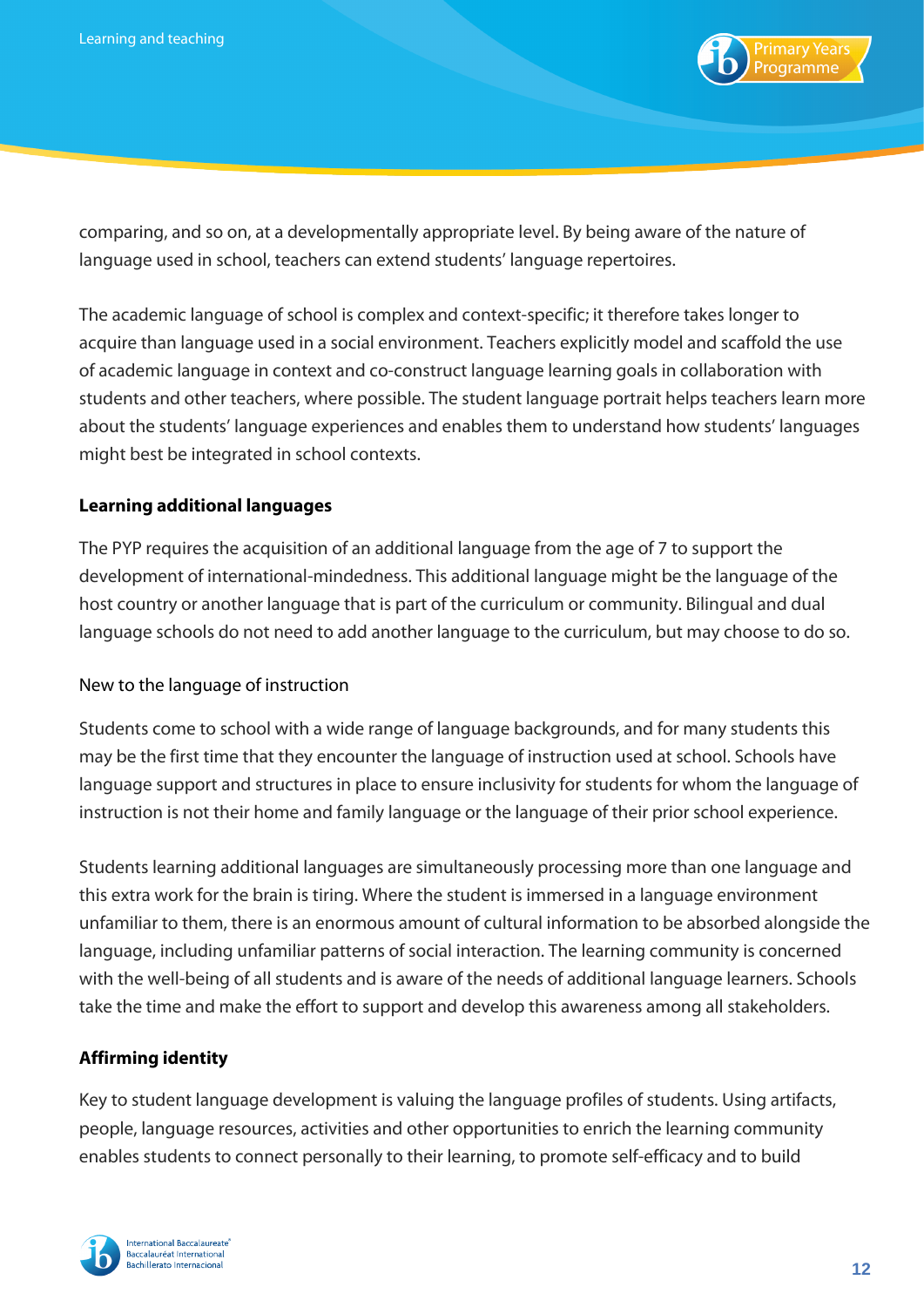

intercultural understanding. These environments support the development of the attributes of the learner profile.

Identity can be affirmed by:

- establishing a learning environment that welcomes and embraces diversity in languages, cultures and perspectives
- valuing and using diversity as a resource to enhance learning
- providing opportunities to sustain home and family languages
- involving the learning community in establishing understandings of how best to collaborate to achieve shared goals.

## Learning through language

As communicators and collaborators, students engage with language at school in multiple contexts and multiple modes. They listen, read, speak, perform, write and view text in order to make meaning, and explore and share new understandings and knowledge. Learning is embedded within language and is underpinned by relationships as a reciprocal meaning-making process.

Teachers scaffold language within learning in order to facilitate successful access to the resources and ideas students need in the pursuit of their inquiries. They use language to provoke thought, spark interest and promote independent, motivated learners. Teachers are aware of barriers to learning that language might create, and personalize support for students when necessary. Understanding that language is important in accessing knowledge, ideas and ways of thinking in subject areas; teachers ensure that students have the appropriate linguistic tools with which to learn.

### **Translanguaging**

Students use language most effectively by drawing on all their prior linguistic resources, their skills and knowledge about language and language learning. They benefit from awareness of the similarities and differences between their languages in phonemic, syntactic and grammatical aspects. Translanguaging is the process by which language students actively draw on all their linguistic resources to communicate and make meaning (Garcia, Li Wei 2014). This occurs, for example, when using bilingual books or working with someone who speaks the same language. By providing

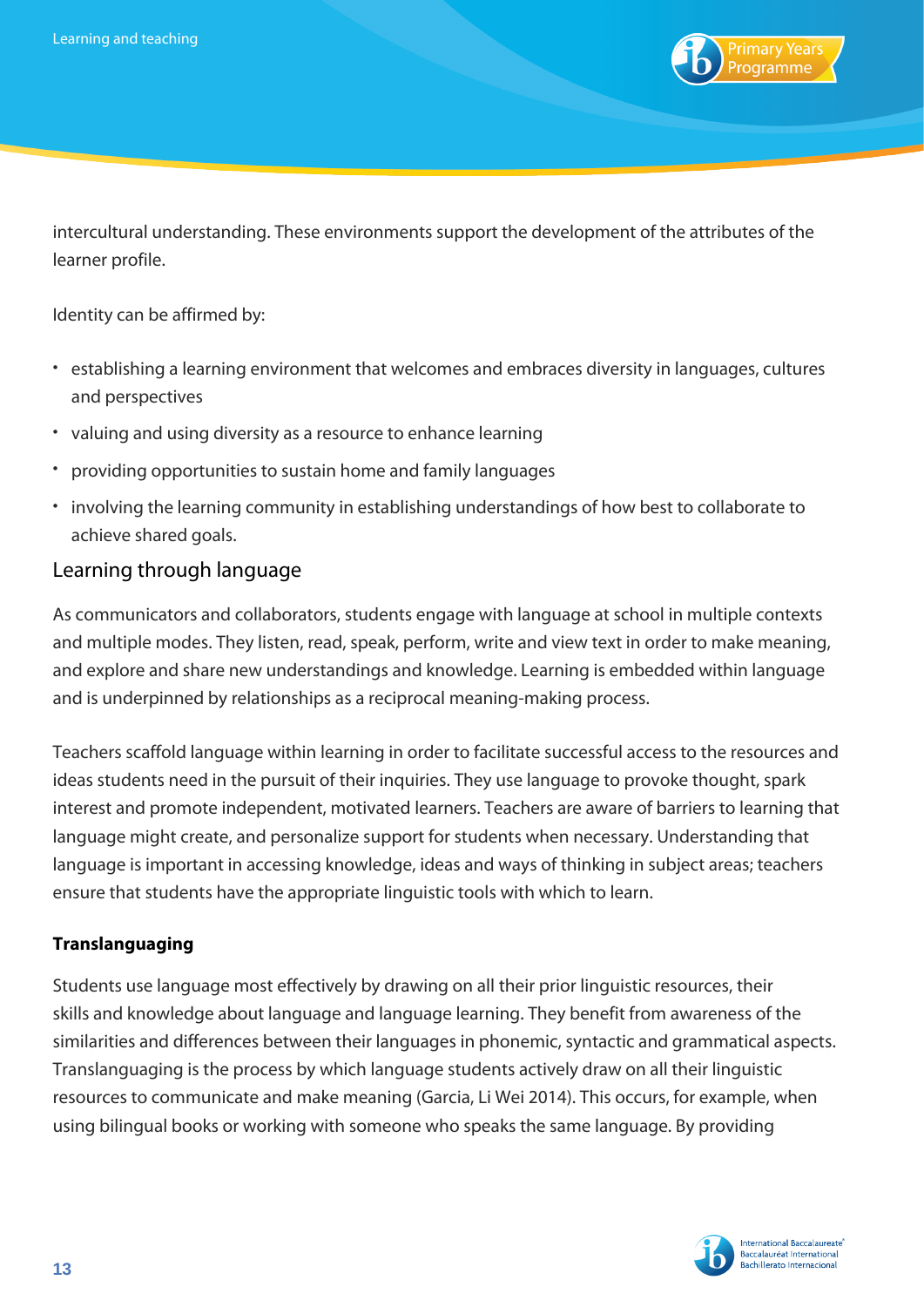

opportunities for students to make connections between their languages and to draw on prior knowledge, the teacher facilitates effective learning while affirming identity (Cummins 2000).

To support agency in language learning and effectively incorporate translanguaging strategies, students discuss what language means to them personally and set language goals for themselves. A powerful means to establish a multilingual class community is for students to develop their own "student language agreements" as a group or learning community (Chumak-Horbatsch 2012).

## TSM: [Translanguaging](https://resources.ibo.org/pyp/tsm-overview/Teacher-support-materials/works/pyp_11162-51667)

## Learning about language

Language is a visual, print and oral symbolic system with its own codes and signals. Therefore, language learning also involves learning about language—its form, conventions and contextual use.

#### **Literacy**

Through early experiences of reading with adults, children learn that reading is an enjoyable, achievable and rewarding activity. They learn that text conveys meaning and perceive the print concepts, codes and conventions in the languages of their home and family and school. Drawing attention to the wide range and variety of texts around us (including stories, poems, digital media, lists, instructions and posters) supports this process.

Texts in multiple languages in the home and the learning community are opportunities to understand different perspectives and develop understandings of the multilingual nature of our world. Family literacy traditions vary widely among different cultures, and teachers show interest in learning about these in order to better support students and their families.

At school, students and parents are invited to share home and family language texts. Students hear the sounds of other languages and develop awareness of different phonemic systems by joining in with poetry and songs. Other writing systems are displayed and discussed as students are invited to share their personal literacy knowledge with others. Schools explore ways to represent students' literacy backgrounds in the learning environment and reflect on their success. These activities help build early metalinguistic skills to support the development of other languages. As students develop

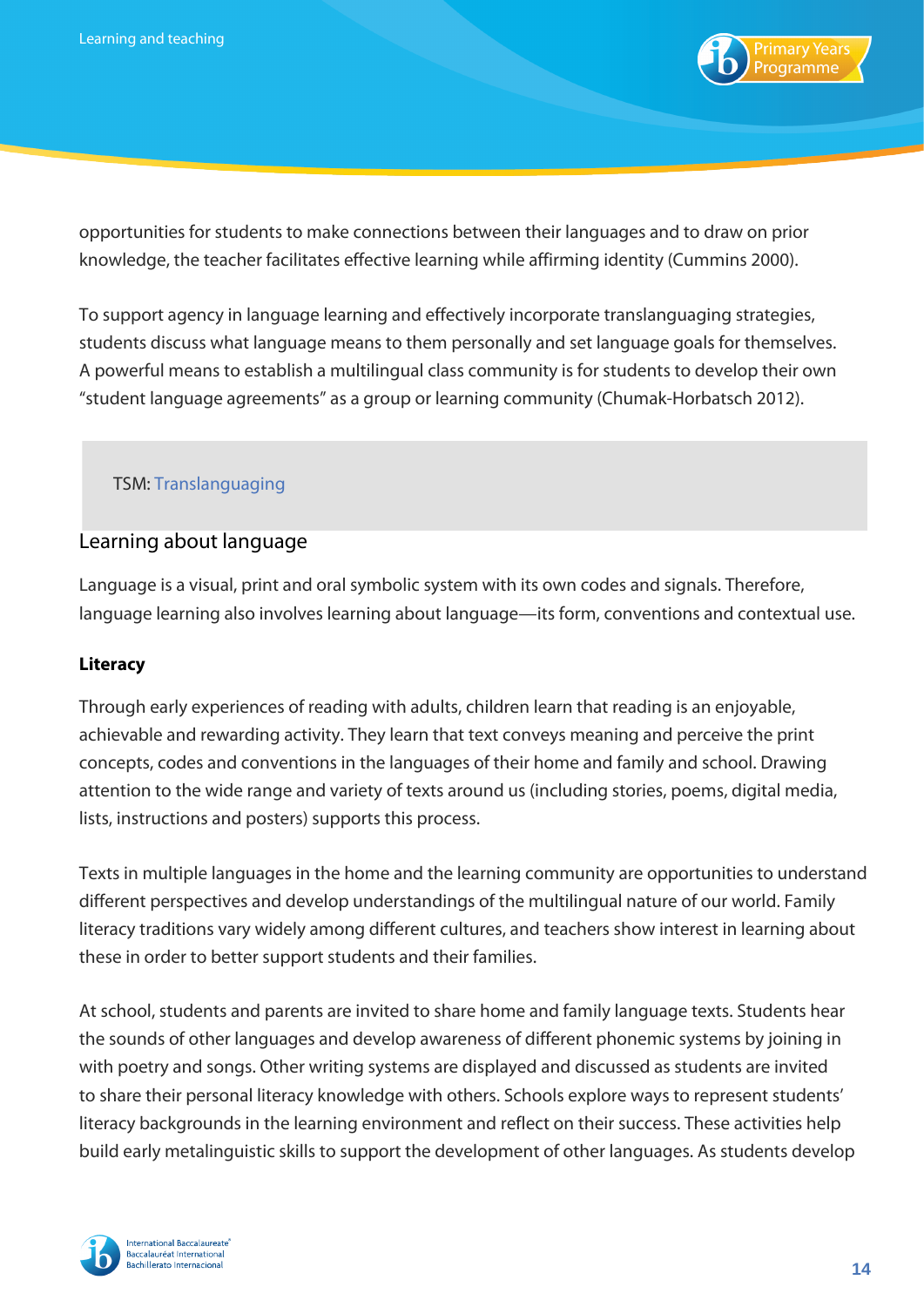

understandings that other people communicate in ways that are the same and different from us, they strengthen and promote international-mindedness.

#### Multiliteracies

As the nature of literacy has changed in our world through developments in technology, education and the workplace, so our understandings of text, literacy and literacy practices have changed. Text can exist in a paper mode, live mode, electronic mode or a combination of these (Anstey, Bull 2006). These combined forms are called "multimodal" texts; for example, websites often have writing, pictures, cartoons or videos all operating in unison to communicate ideas. A book combining pictures and writing is also multimodal, as is a performance that combines music and movement.

The term "multiliterate" is used to describe a person who successfully engages with texts that are paper, live, electronic or multimodal—from simple signs to discussions, presentations, art, music and complex interactive digital technologies, in both receptive and productive modes. Multiliteracy recognizes the complexity of engaging with text, and the choices and decisions inherent in understanding and producing text. Electronic, live and paper texts in all modes offer new opportunities and challenges to students to engage in learning. Through text, their understandings and views of the world and the self are influenced by new information, ideas and possibilities. Students require the ability to make strategic, ethical choices and decisions as informed, internationally minded communicators. Schools ensure that resources reflect the diverse cultural backgrounds of local and global communities.

#### Critical literacy

Critical literacy enables students to become active and reflective members of learning communities. Students learn to identify perspectives, purpose and techniques within texts, and identify how an audience is positioned by a writer or producer of text in order to present their point of view. Across the curriculum, students develop critical literacy through classroom experiences such as questioning and comparing texts, relating text to prior knowledge, and sharing personal reactions and experiences in everyday life.

Reflection on the power of language to convey perspectives supports the development of intercultural understanding. Through text, students imagine and empathize with the lives of others and explore perspectives more deeply. They are encouraged to reflect on the connections between

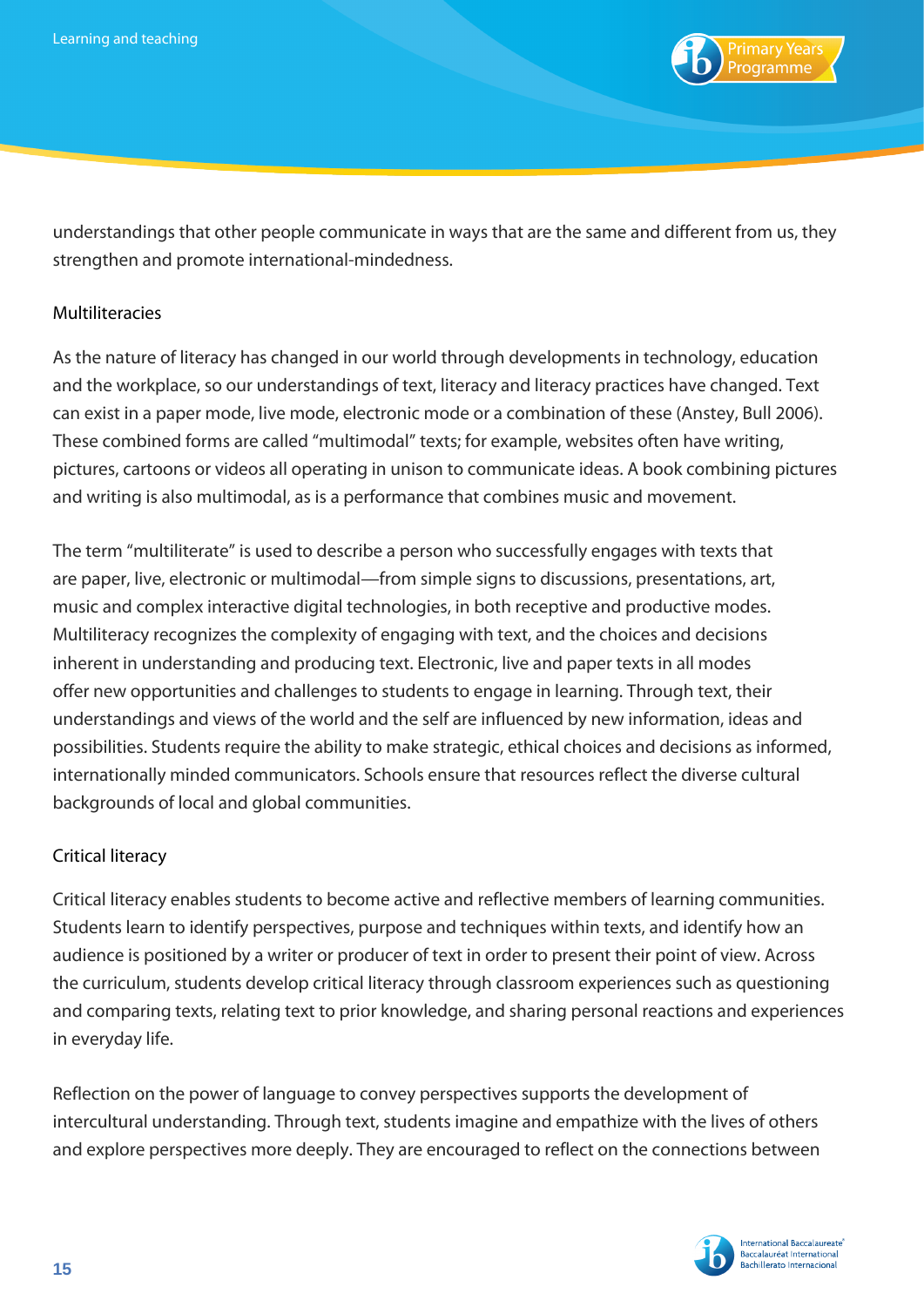

language and culture, and to draw on their personal linguistic repertoires (Blommaert 2010) to make and communicate meaning. Used together, the background knowledge of students and the literacy experiences of the learning community strengthen the voices of all the cultures within a school.

# Bibliography

## Cited

Anstey, M and Bull, G. 2006. *Teaching and learning multiliteracies*. Newark, NJ, USA. International Reading Association.

Blommaert, J. 2010. *The sociolinguistics of globalization*. Cambridge, UK. Cambridge University Press.

Chumak-Horbatsch, R. 2012. *Linguistically appropriate practice*. Toronto, Canada. University of Toronto Press, Inc.

Cummins, J. (2001). *Negotiating identities: Education for empowerment in a diverse society*. (second edition. Los Angeles, CA, USA. California Association for Bilingual Education.

Cummins, J. 2000. *Language, Power and Pedagogy: Bilingual Children in the Crossfire*. Clevedon, UK. Multilingual Matters.

García, O and Li Wei. 2014. *Translanguaging: Language, bilingualism and education*. New York, NY, USA. Palgrave Macmillan.

Halliday, M. 1985. *Three aspects of children's language development: Learning language, learning through language, learning about language*. Sydney, NSW, Australia. University of Sydney, Department of Linguistics. Unpublished manuscript.

IBO. 2009. *Language scope and sequence*. Geneva, Switzerland. International Baccalaureate Organization.

Kessler, Cand Quinn,M.E. 1980. Cited in E Bialystok. 2001. *Bilingualism in development: Language, literacy and cognition*. P 264. Cambridge, UK. Cambridge University Press.

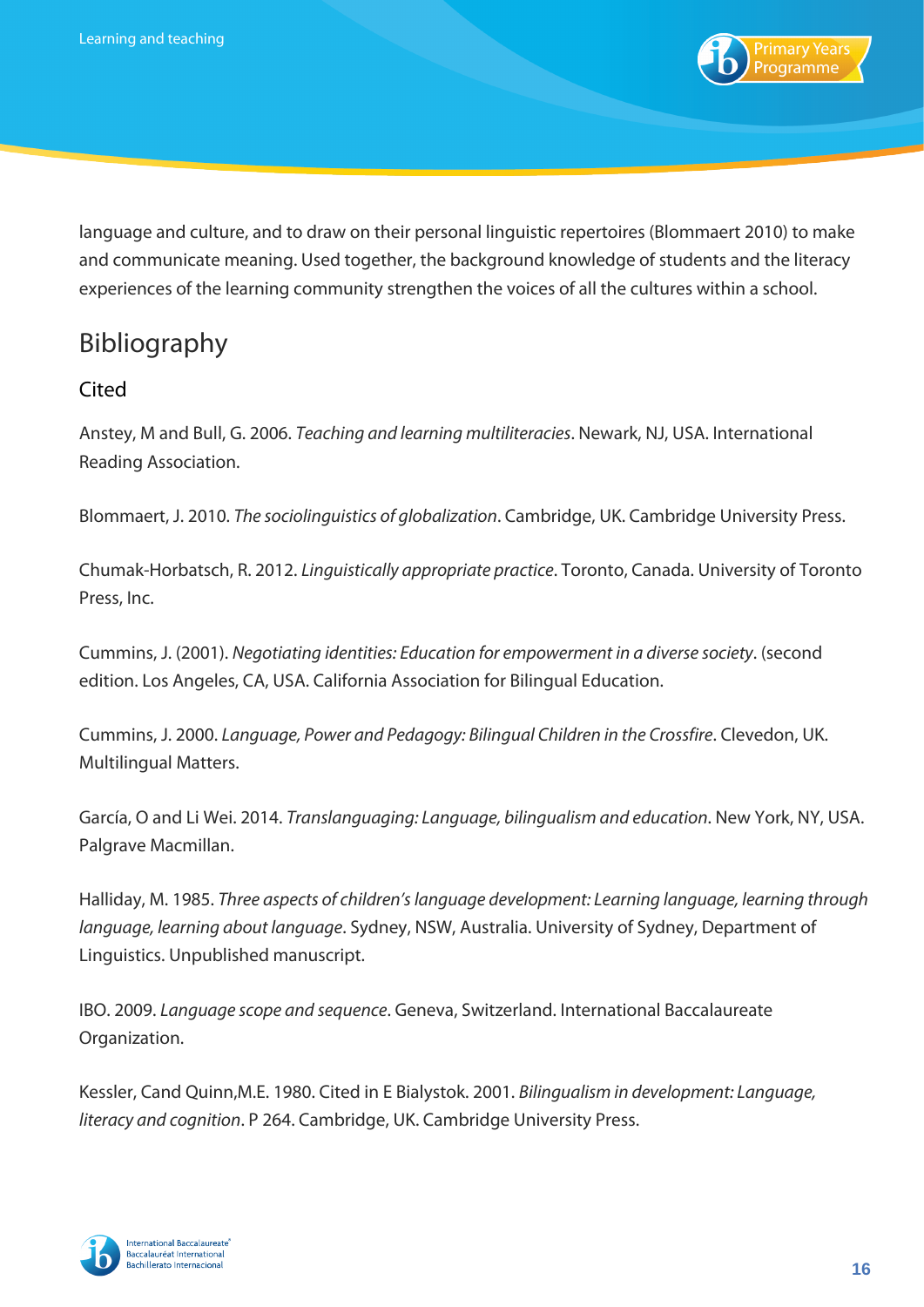

Zelasko, N, Antunez, B. 2000. *If your child learns in two languages: A parent's guide for improving educational opportunities for children acquiring English as a second language*. Washington DC, WA, USA. National Clearinghouse for Bilingual Education.

## Further reading

Celic, C and Seltzer, K. 2011. *Translanguaging: A CUNY-NYSIEB guide for educators*. New York, NY, USA. CUNY-NYSIEB, Research Institute for the Study of Language in Urban Society (RISLUS) and The City University of New York.

Cummins, J et a. 2005. "Affirming identity in multilingual classrooms". *Educational Leadership*. Vol 63, number 1. Pp 38–43.

Cummins, J and Early, M. 2011. *Identity texts: The collaborative creation of power in multilingual schools*. Sterling, VA, USA. Trentham Books.

Gibbons, P. 2002. *Scaffolding language, scaffolding learning: Teaching second language learners in the mainstream classroom* (First edition). Portsmouth, NH, USA. Heinemann.

Halliday, M. 2003. *On language and linguistics* (Volume 3 in the *Collected Works of MAK Halliday*). London, UK. Continuum.

Hamayan, E, Genesee, F and Cloud, N. 2013. *Dual language instruction from A to Z.* Portsmouth, NH, USA. Heinemann.

Hoff, E. 2013. *Language development* (Fifth edition). Belmont, CA, USA. Wadsworth, Cengage Learning.

IBO. 2010. *Language and learning*. Geneva, Switzerland. International Baccalaureate Organization.

IBO. 2008. *Guidelines for developing a school language policy*. Geneva, Switzerland. International Baccalaureate Organization.

IBO. 2008. *Learning in a language other than mother tongue in IB programmes*. Geneva, Switzerland. International Baccalaureate Organization.

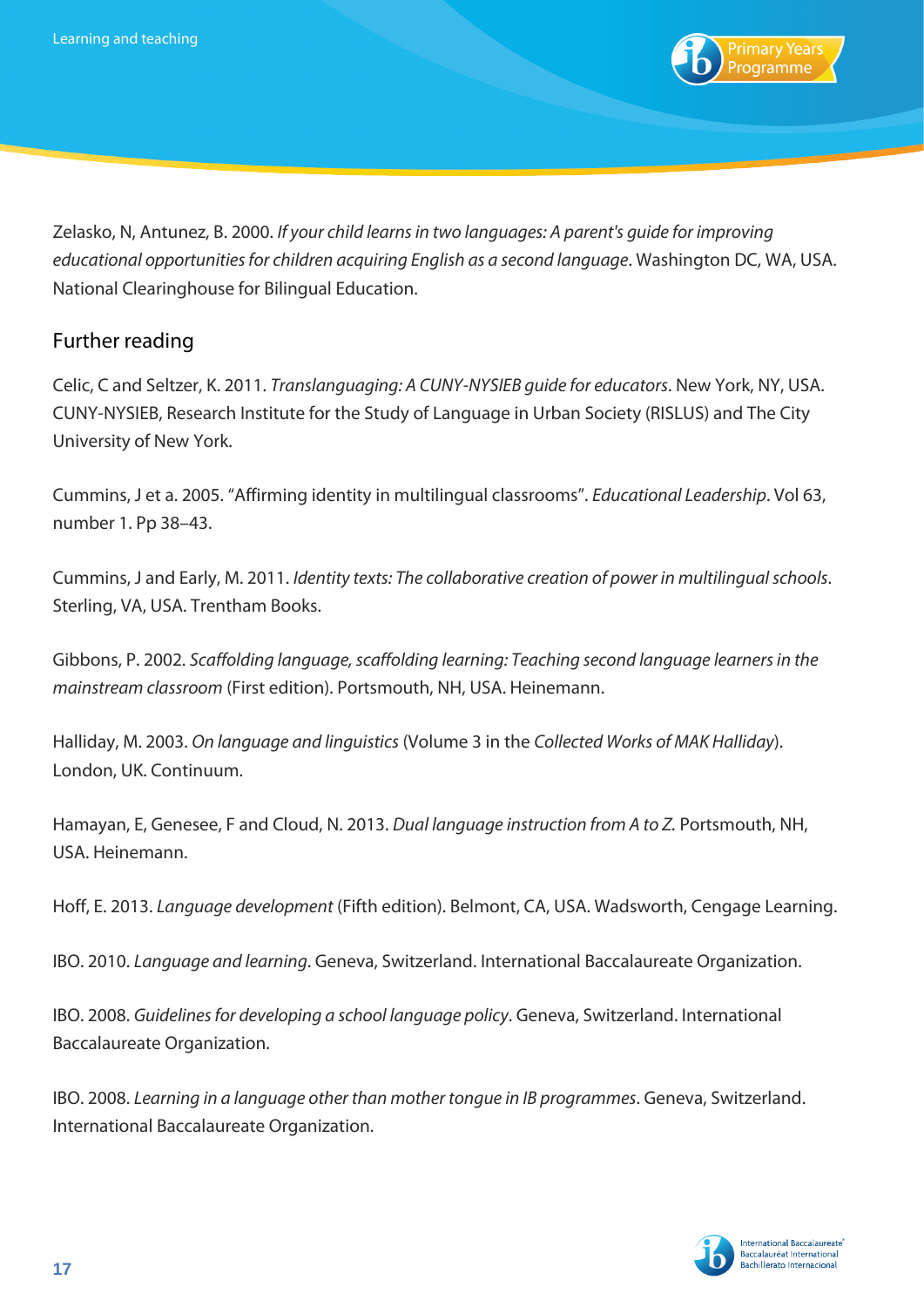

Krashen, S. 1985. *The input hypothesis: Issues and implications*. London, UK. Longman.

Kroll, J, Dussias, P, Bice, K and Perroti, L. 2015. "Bilingualism, mind and brain". *Annual Review of Linguistics*. Vol 1, number 1. Pp 377–394.

Lanning, L. 2013. *Designing a concept-based curriculum for English language arts*. Thousand Oaks, CA, USA. Corwin.

Lo Bianco, J and Slaughter, Y. 2009. *Second languages and Australian schooling*. Melbourne, VIC, Australia. Australian Council for Educational Research.

Luke, A. 2012. "Critical literacy: Foundational notes". *Theory Into Practice*. Vol 51, number 1. Pp 4–11.

Mercer, N. 2013. "The social brain, language, and goal-directed collective thinking: A social conception of cognition and its implications for understanding how we think, teach and learn". *Educational Psychologist*. Vol 48, number 3. Pp 148–168.

Pérez-Cañado, M. 2012. "CLIL research in Europe: Past, present and future". *International Journal of Bilingual Education and Bilingualism*. Vol 15, number 3. Pp 315–327.

Reiss, J. 2007. 102 content strategies for English language learners: Teaching for academic success in grades 3–12 (First edition). Upper Saddle River, New Jersey, USA. Prentice Hall.

Rodriguez, D, Carrasquillo, A and Soon Lee, K. 2014. *The bilingual advantage*. New York, NY, USA. Teachers College Press.

Vygotsky, L. 1978. *Mind in society: The development of higher psychological processes*. Cambridge, MA, USA. Harvard University Press.